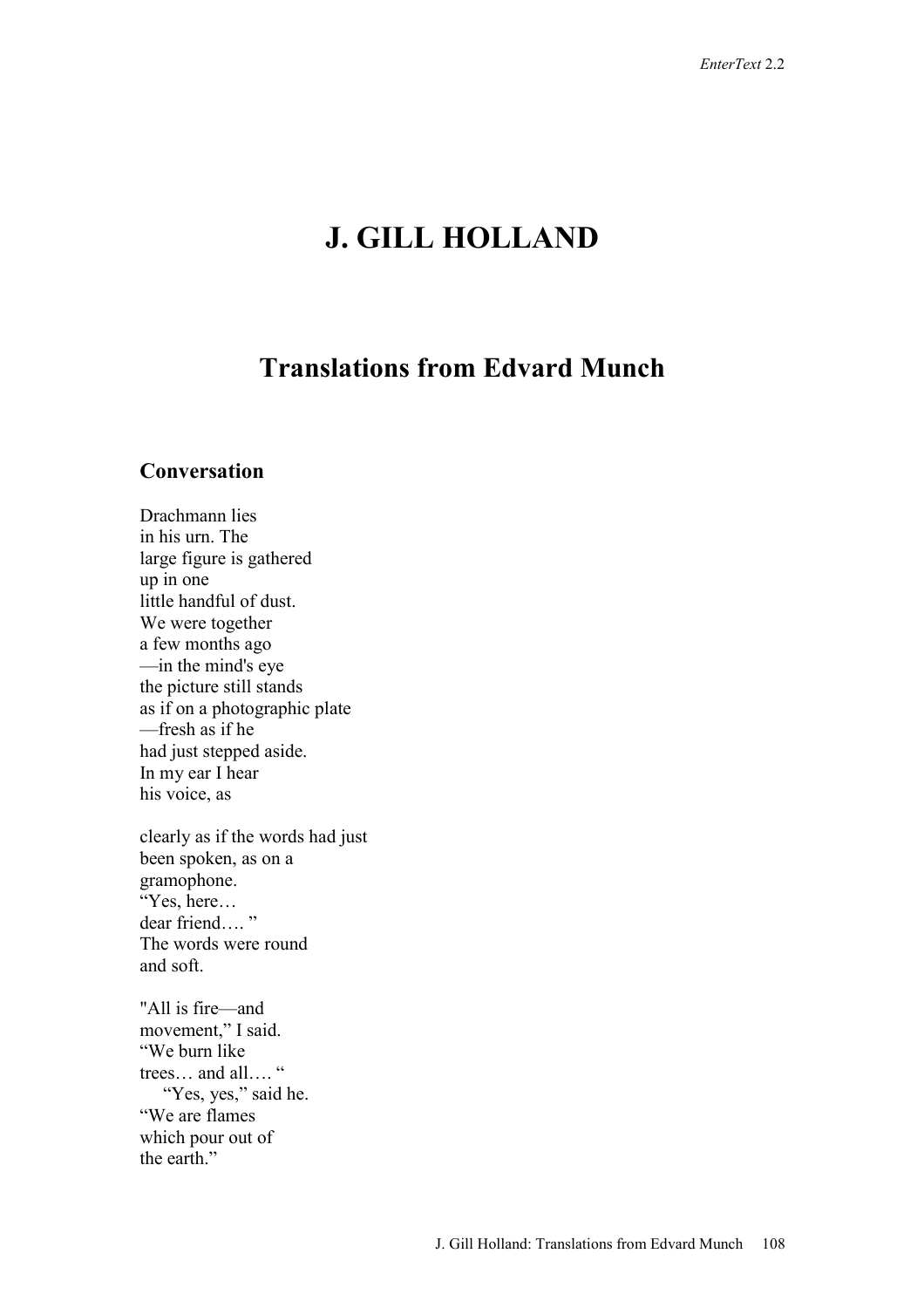### **[Youth]**

He had never kissed before.

 Next time he must do it only, only if he dared. We sat opposite each other. Our eyes met. A red glow over it all.

 Then she sat up straight in the sofa and leaned her head against the back of the sofa. Now I had to examine a curious pattern in the upholstery, so I leaned down toward her so our cheeks were close and I felt how near to each other we were.

[From Edvard Munch's unpublished journals (Munch 1863-1944). The translations were originally published in the New York journal *Open City* 9 (1999). Holger Drachmann was a Danish author and painter (1846-1908).]

#### **On art**

Et kunstverk er en krystall—som krystallen har sjel og vilje, må kunstverket ha det. —Det er ikke nok at kunstverket har riktige ytre planer og linjer. Når der kastes en sten på en flokk gutter, rykker de fra hverandre. Der blir en omgruppering, det er sjedd en handling. Det er en komposisjon. Å gjengi denne omgruppering ved farger, linjer og flater er et kunstnerisk og malerisk motiv.—Det behøver ikke å være "literært"—dette skjellsord mange bruker på malerier som ikke forestiller epler på en duk eller en itubrukken fiolin.

[From Ragna Stang, *Edvard Munch: Mennesket og Kunstneren* (Oslo: H. Aschehoug, 1977), 260]

#### Translation:

An artwork is a crystal—just as the crystal has soul and will, the artwork must have them too. It is not enough that the artwork has proper exterior planes and lines. When you throw a rock at a bunch of boys, they scatter in all directions. There's a regrouping, an action takes place. That is a composition. To reproduce this regrouping with colours, lines and planes is an artistic and pictorial motif. It doesn't have to be "literary." This insult many use for paintings which don't present apples on a table cloth or a violin broken in two.

Translator's notes:

What are the choices a translator faces? Consider the two adjectives "kunstnerisk og malerisk" ("artistic and pictorial") in the next-to-last sentence above. "[K]unstnerisk" is "artistic." The Norwegian word *malerisk* is translated *artistic, picturesque,* or *painterly* in modern Norwegian-English dictionaries. The first adjective, "artistic,"